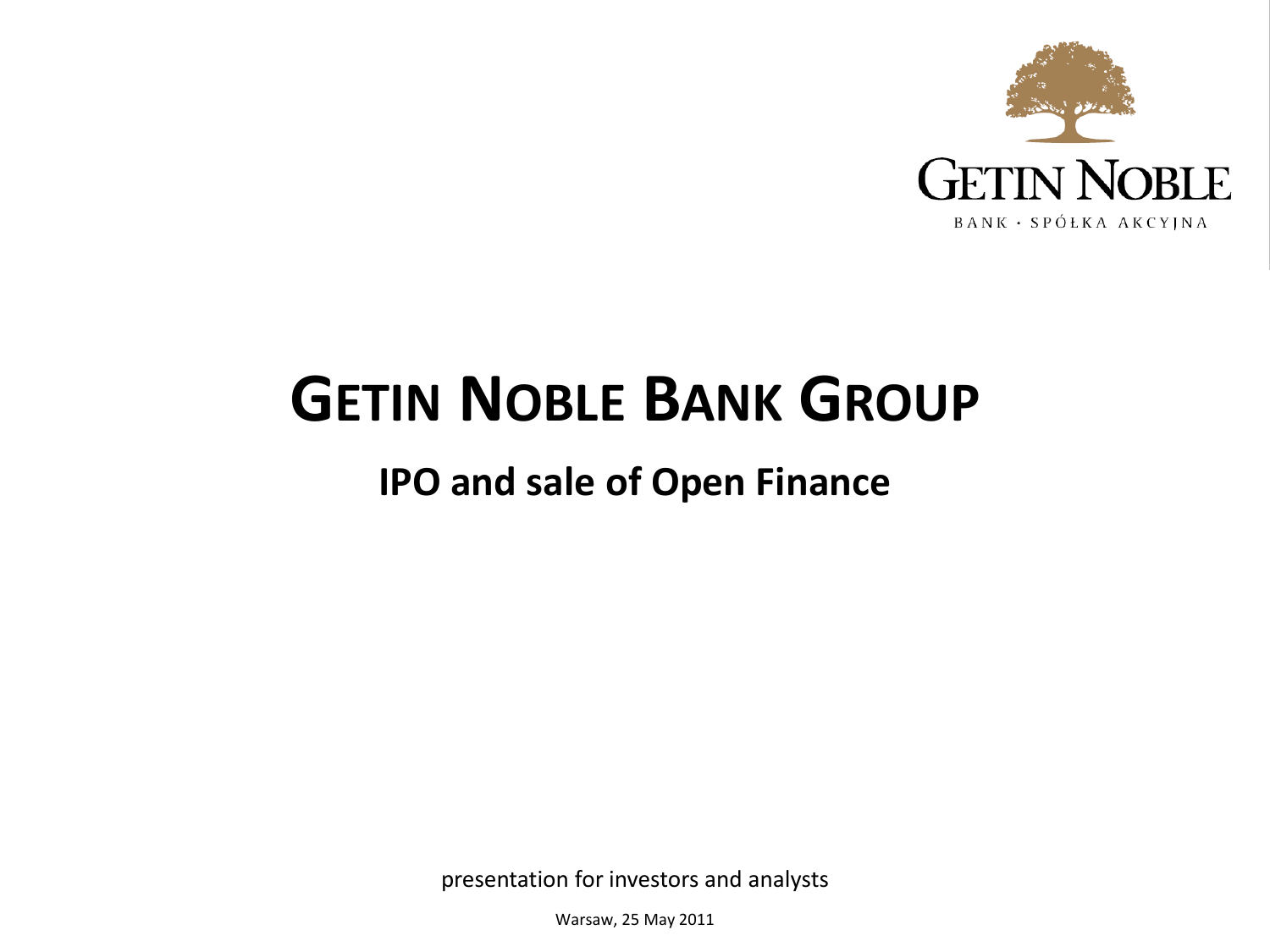## OPEN FINANCE IPO



Impact of the transaction on the result of Getin Noble Bank Group: PLN m 619

Share allocation date: 25 March 2011; reduction rate for shares offered to individual investors: 74.18%; reduction rate for shares offered to institutional investors: 0%

Number of shares offered in the IPO: 24,750 thousand, including 4,250 thousand newly issued shares (C series shares)

The price paid by investors per share: PLN 18.00

The value of the IPO: PLN 445,500 thousand, including PLN 76,500 thousand from the sale of the newly issued shares to be contributed to Open Finance

The first trading day on the Warsaw Stock Exchange (shares and rights); 5 April 2011 During the IPO, the share price rose by 2.3% to PLN 18.41 per share

|                         | <b>Number</b> of shares | Percentage |
|-------------------------|-------------------------|------------|
| <b>Getin Noble Bank</b> | 26 500 000              | 48,8%      |
| Amplico PTE S.A.        | 3 216 000               | 5,9%       |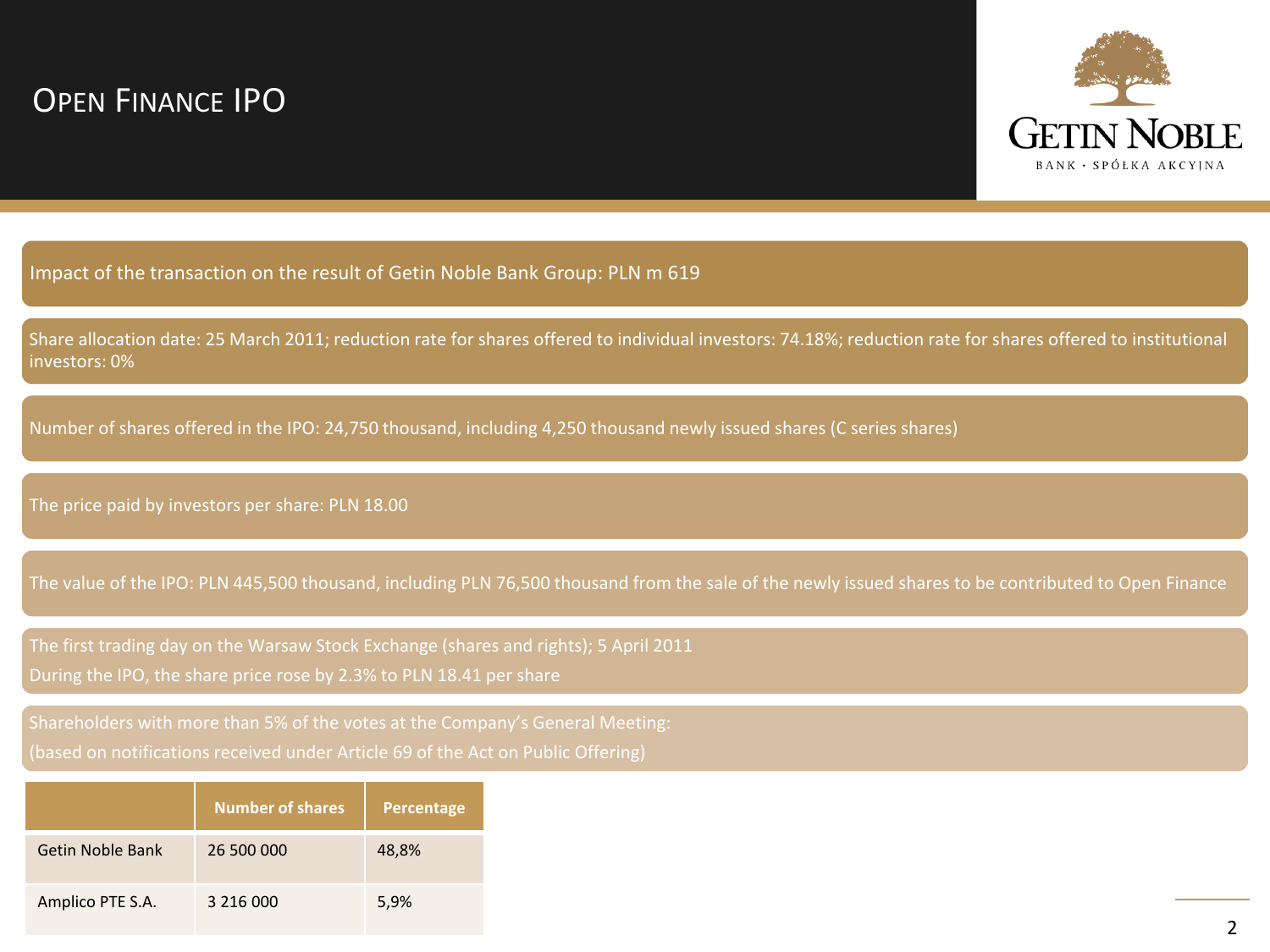**DISCLAIMER** 



- **The pro forma financial information presented on following slides was prepared solely for the purpose** of illustration of the impact of related transactions of (1) sales of Open Finance shares by Getin Noble Bank in February 2011, (2) IPO of Open Finance in March 2011 and (3) increase of the share capital of Open Finance in April 2011 without participation of Getin Noble Bank, under the assumption that all three events would occur on December 31, 2010.
- Accordingly the pro forma financial information relates to hypothetical situation and does not reflect actual financial situation nor financial results of Getin Noble Bank Group and Getin Holding Group for the period of 3 months ending March 31, 2011. The pro forma financial information should not be treated as estimate nor information reflecting financial results of the coming periods.